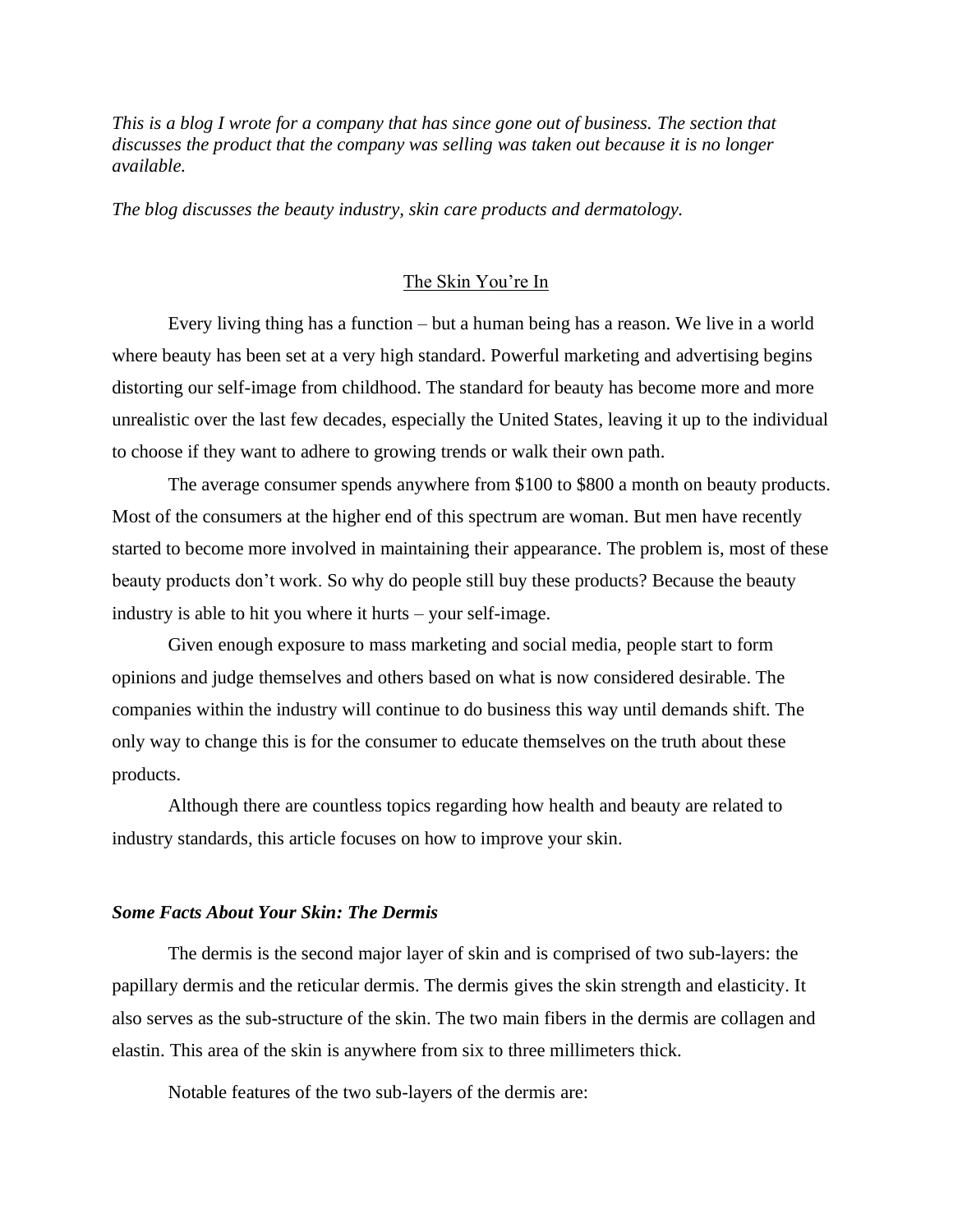- **Papillary Dermis** an arrangement of collagen fibers pushed up into the epidermis (top layer) to replace the old fibers that are constantly shedding.
- **Reticular Dermis** thicker collagen fibers that run parallel to the epidermis.

This is the area that contains skin cells, lymphatic blood vessels, hair follicles, oil and sweat glands. These glands produce sebum, which protects your skin from bacterial growth and stops it from drying out. This area also feeds the skin via the blood vessels, removing toxins and supplying the epidermis with blood through circulation. The epidermis and dermis work together to achieve this. It is also important to note that this layer uses moisture to regulate our body temperature. Collagen and elastin are connective tissues throughout the skin.

## *How Wrinkles Are Formed*

Age and gravity causes our skin to start losing its ability to rejuvenate and our muscle mass to deteriorate. This produces wrinkles in the muscles. As your skin ages its foundation erodes and the elastin becomes weak, causing the skin fall into the muscle. Wrinkles *do not* reside on the top layer of your skin, they reside in the muscles beneath it. This is what we see when we look in the mirror.

It is important to note there are two different types of wrinkles:

- **Static Wrinkles** these are the wrinkles we get when we reach a certain age. They do not go away, hence the name static.
- **Dynamic Wrinkles** these are the fine lines and wrinkles that we see when our faces are in motion; like when we laugh, cry or squint. A lot of people refer to them as crow's feet. These wrinkles usually become deeper and more static over time.

As we age, sun exposure makes the collagen thinner and elastin wears out faster. The skin becomes less elastic and does not easily snap back into shape. Your skins foundation weakens and falls into the wrinkles. Since wrinkles do not reside in the top layers of your skin where you apply creams and lotions it is only logical to ask…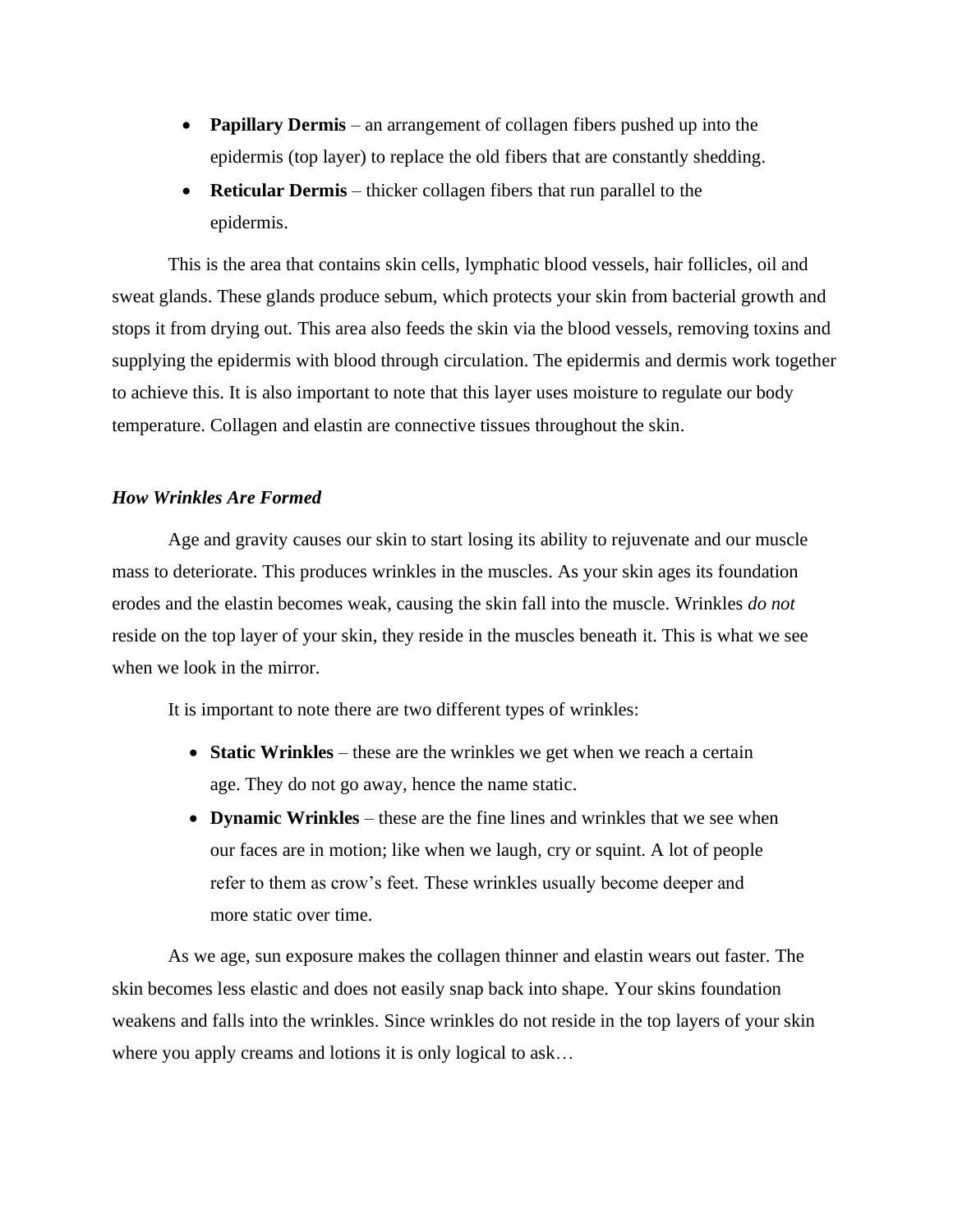### *Do Skin Creams Work?*

There are very few over-the-counter creams that actually penetrate into the dermis. If cosmetic companies really had the ability to penetrate deep down into the dermis they would have to deal with the FDA (Food and Drug Administration) more frequently because their product would be classified as a drug, making it harder to get it out into the marketplace.

Some skin care products have ingredients that may help your skin, but they usually contain such small quantities that they either don't work, or work too slowly. Which means that not all skin care products are a complete sham (more on this later). Some products are trying to go the "natural" route and advertise themselves as chemical-free. They put a variety of ingredients in their product, but nothing that actually helps the skin. A great example of this is the term "proprietary blend." What this usually means is that they have taken ingredients available to everyone and mixed them together in a specific ratio. They sell you on the notion that more ingredients equals a better product.

Some products claim to have found a secret ingredient that no one else has stumbled across until now. This secret ingredient usually ends up being a compound plant, or herb, that has almost nothing to do with skin care. This is how undermining and illegitimate this industry can be.

So how do we enhance skin? Simple, through natural methods and a select few products. Here are some natural ways to enhance your skin:

- **Don't stay the sun too long** the number one cumulative negative effect on the skin is sun damage. The sun provides the body with vitamin D, which is excellent for your overall health and immune system. But prolonged exposure can damage the skin. Make sure you are wearing an SPF (Sun Protection Factor) of thirty or more. Sunscreen is the only thing that has been proven to directly impede the appearance of lines and wrinkles.
- **Exercise** every time you exercise you are not only maintaining a healthy lifestyle, you are increasing circulation. When you sweat, you bring sebum to the surface. This keeps your skin young, healthy and moisturized.
- **Keep hydrated** this not only helps remove toxins from your body, it naturally moisturizes your skin.